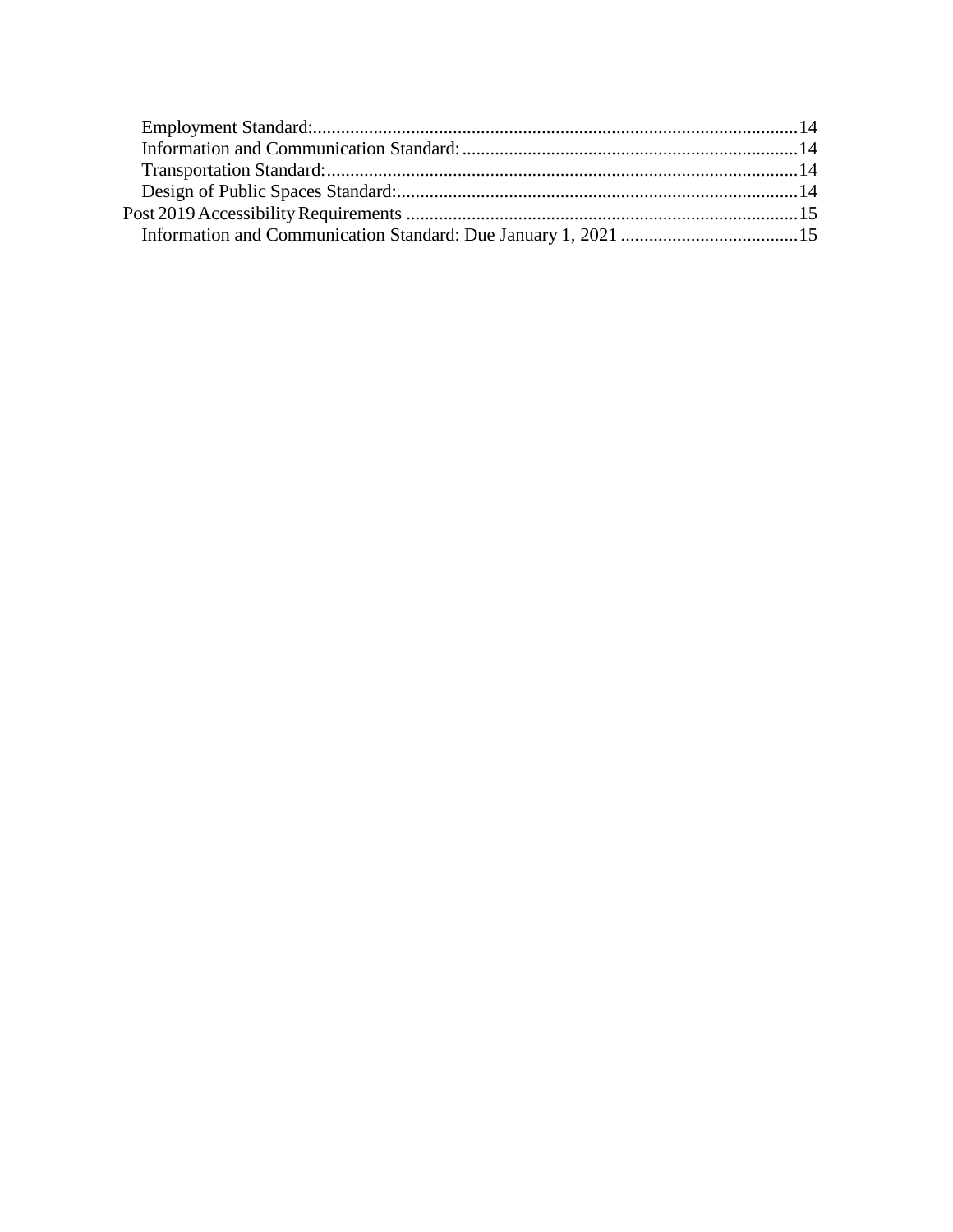## <span id="page-3-0"></span>Legislation

#### <span id="page-3-1"></span>**Ontarians with Disabilities Act, 2001**

The Ontarians with Disabilities Act, 2001 (ODA) was passed into legislation by the Government of Ontario on December 31, 2001. The Act ensures that persons with disabilities have improved opportunities, and provides for their involvement in the identification, removal, and prevention of barriers. In September 2002, the Lieutenant Governor proclaimed that all municipalities must have a municipal accessibility plan adopted and published by no later than September 30, 2003.

#### <span id="page-3-2"></span>**Accessibility for Ontarians with Disabilities Act, 2005**

The Accessibility for Ontarians With Disabilities Act, 2005 (AODA) provides for the development of standards in order to achieve accessibility for Ontarians with disabilities with respect to goods, services, facilities, accommodation, employment, buildings, structures and premises on or before January 1, 2025.

There will be a transition period during which government and parts of the broader public sector will continue to have planning and other obligations under the Ontarians with Disabilities Act, 2001 until they are repealed. The planning requirements of the ODA, 2001 will not be repealed until they have been replaced by standards under the new Act.

The Minister responsible for the AODA is required to establish a process to develop and implement all accessibility standards necessary to achieving the purposes of this Act. Within this process, standards development committees are established by the Minister to develop proposed accessibility standards.

#### <span id="page-3-3"></span>**The Five Accessibility Standards**

- 1. Customer Service
- 2. Employment
- 3. Information and Communications
- 4. Transportation
- 5. Design of Public Spaces

#### <span id="page-3-4"></span>**A "Disability" is**

a) Any degree of physical disability, infirmity, malformation or disfigurement caused by bodily injury, birth defect or illness, and includes, but is not limited to: diabetes mellitus, epilepsy, a brain injury, any degree of paralysis, amputation, lack of physical coordination, blindness or visual impediment, deafness or hearing impediment, muteness or speech impediment, or physical reliance on a guide dog or other animal, or on a wheelchair or other remedial appliance or devise.

b) A condition of mental impairment or a developmental disability;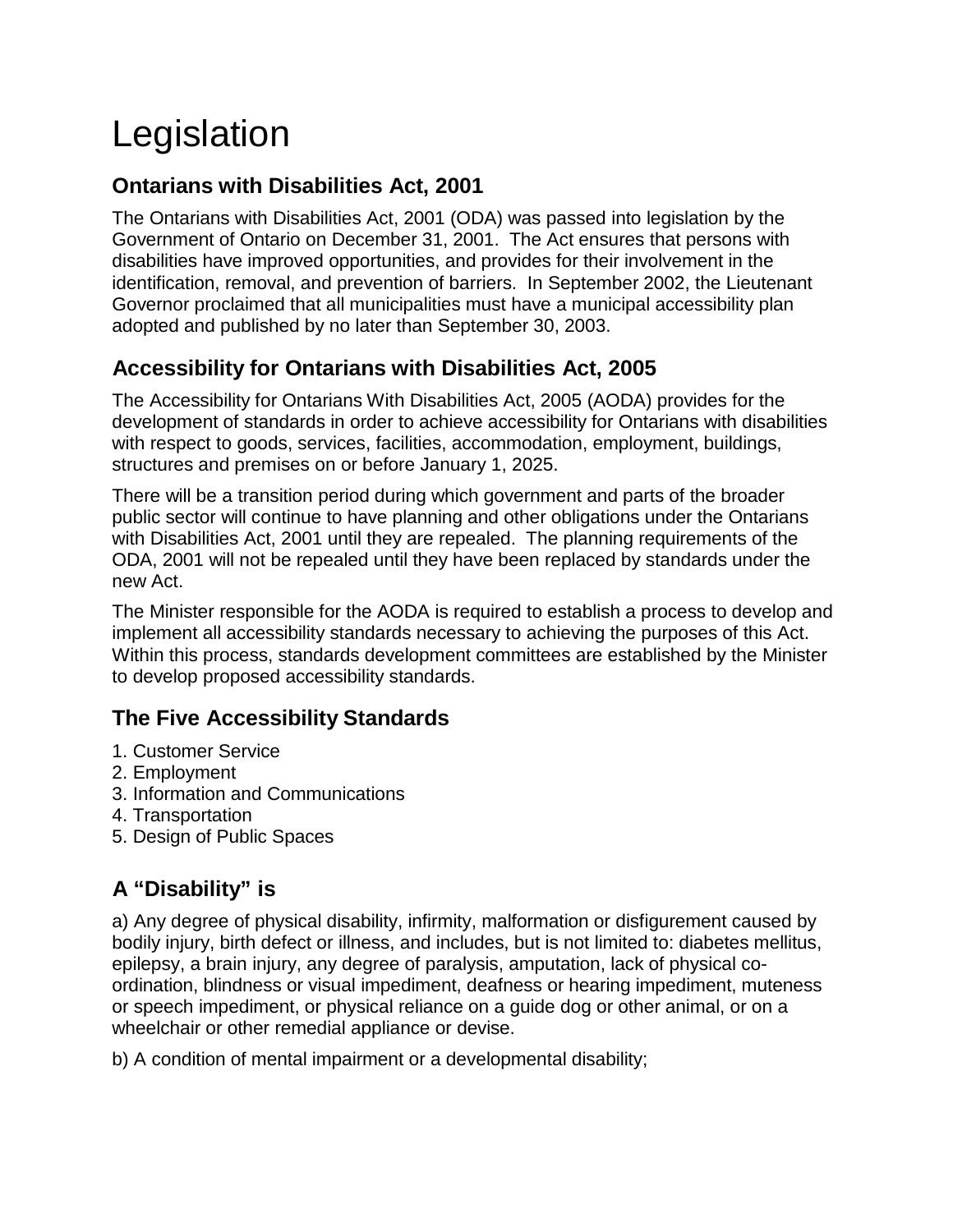c) A learning disability, or a dysfunction in one or more of the processes involved in understanding or using symbols or spoken language;

d) A mental disorder; or

e) An injury or disability for which benefits were claimed or received under the insurance plan established under the Workplace Safety and Insurance Act, 1997.

The Accessibility for Ontarians with Disabilities Act, 2005 defines a "barrier" as anything that stops a person with a disability from fully taking part in society because of that disability. Some barriers include:

- physical barriers, e.g. a step at the entrance to a store;
- architectural barriers, e.g. no elevators in a building of more than one floor;
- information or communications barriers, e.g. a publication that is not available in large print;
- attitudinal barriers, e.g. assuming people with a disability cannot perform a certain task when in fact they can;
- technological barriers such as traffic lights that change too quickly before a person with a disability has time to get through the intersection; and
- barriers created by policies or practices, for instance not offering different ways to complete a test as part of an employment process.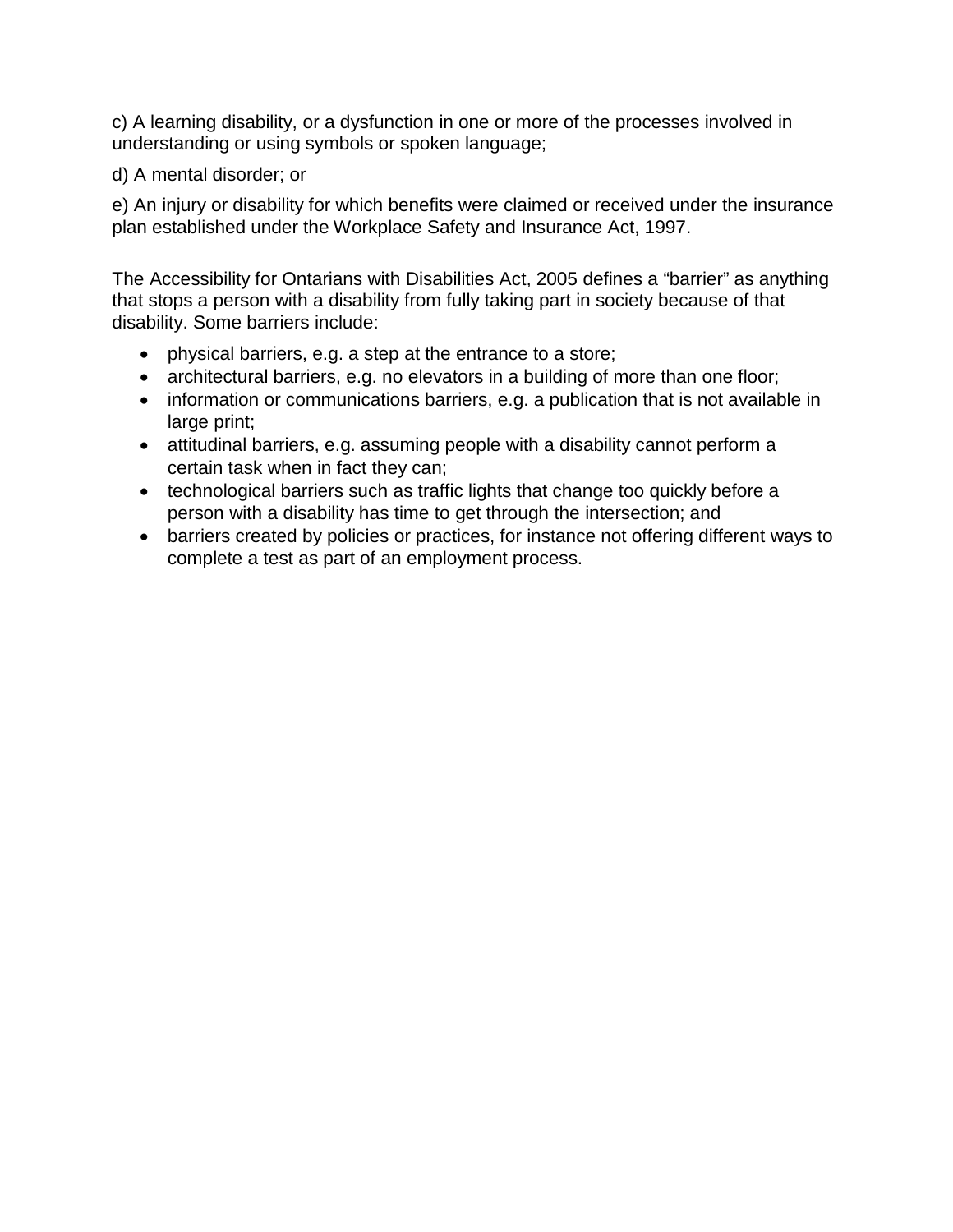## <span id="page-5-0"></span>Township of North Kawartha

The Township of North Kawartha is a municipal government comprised of the former municipalities of Burleigh-Anstruther and Chandos providing services to a population of approximately 2,289 year round residents and 12,000 seasonal residents for a total population of approximately 14,342 residents.

North Kawartha is located midway between the City of Peterborough and the Town of Bancroft which both offer all the amenities of larger urban centres. Within the Township are smaller urbanized areas such as Apsley and the hamlets of Big Cedar, Burleigh Falls, Glen Alda, Mount Julian, Stoneyridge and Woodview. North Kawartha offers medical facilities, an ambulance base, a pharmacy, a school, larger grocery outlets and smaller general stores, libraries, retail and commercial operations including restaurants, real estate, building supplies, legal services, a legion, two golf courses, a bank and a post office. The Township provides a full range of parks and year round recreational facilities and programs including an indoor ice surface.

North Kawartha is a very popular tourist destination. There are two Provincial Parks within our boundaries; Petroglyphs Provincial Park displaying the largest known concentration of aboriginal rock carvings in Canada and the recently designated 34,000 hectares set aside for long-term preservation as the Kawartha Highlands Signature Site Provincial Park, due to the fragile ecosystem.

Today many cottagers have become permanent residents, contributing year-round to the recreational and cultural activities that enrich community life.

## <span id="page-5-1"></span>**Municipal Structure**

The Township of North Kawartha is composed of a Mayor, Deputy Mayor and 3 Councillors representing 2 wards and one Councillor-at-large. The Municipality provides a wide range of services for its citizens.

## <span id="page-5-2"></span>**5 Year Action Plan**

As part of the Integrated Accessibility Standards Regulation (IASR), a multi-year action plan is required for compliance.

This multi-year document will outline the Township's strategy to prevent and remove barriers and meet its requirements under the Regulation. The Accessibility Plan will be posted on the website, and also be available at Township Office, and provided in an accessible format upon request.

The Township is committed to following through with this plan. A staff committee has been assigned to the duties of ensuring compliance with the accessibility requirements and will monitor this plan to ensure targets are achieved, and re-evaluated to adapt to changing circumstances.

The Township will continue to work toward compliance deadlines.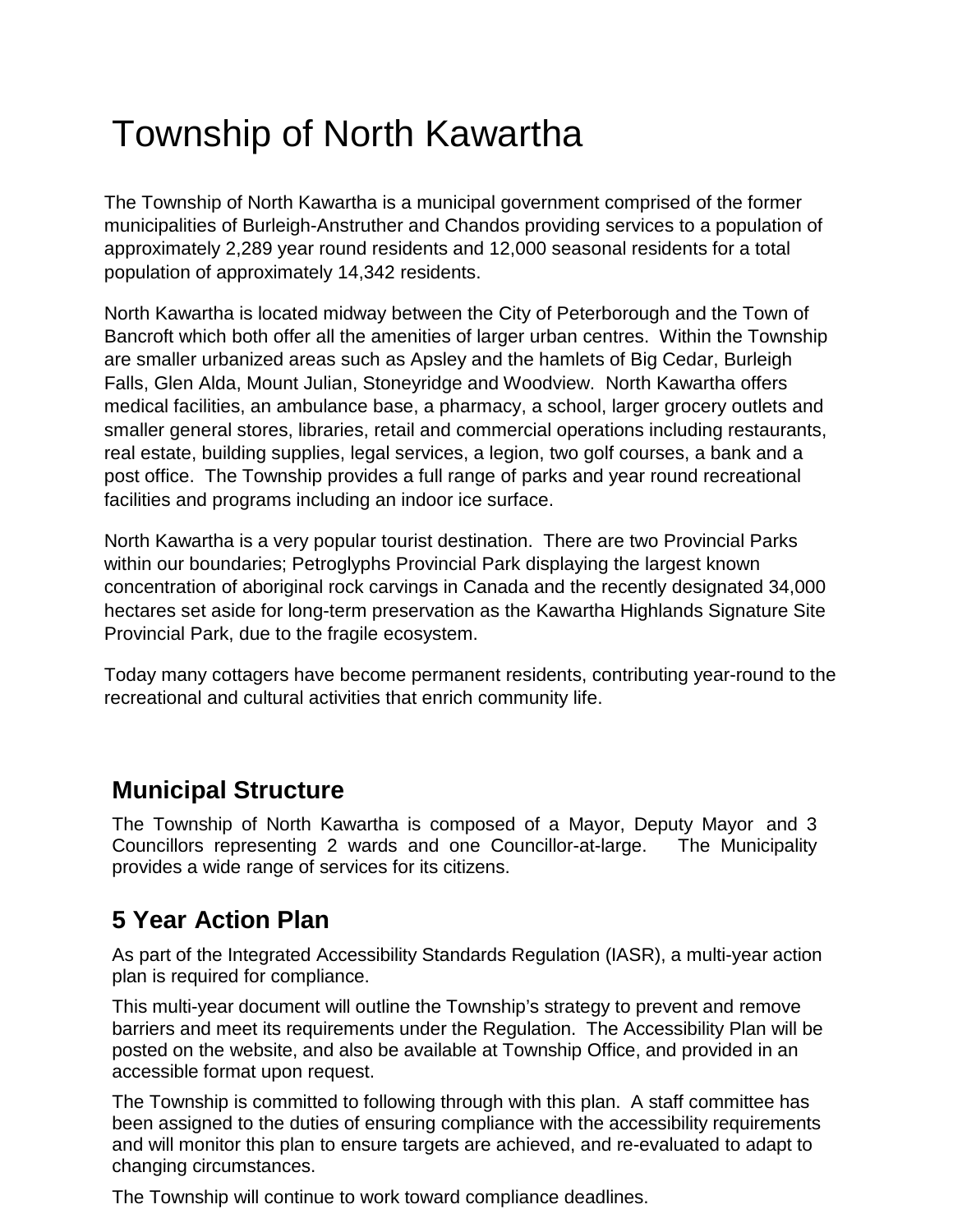## <span id="page-6-0"></span>Projects Completed

## <span id="page-6-1"></span>**Customer Service Standard:**

- Completed the necessary training for Accessible Customer Service.
- Completed and made available the Customer Service Policy for the Township.
- Completed the procedures required for accessible customer service.
- Installed automatic doors at the Township office, Council Chambers, Medical Centre, North Kawartha Community Centre, Libraries, Fire Halls and Roads Garage.
- Installed and replaced all street lights for improved lighting

#### <span id="page-6-2"></span>**General Requirements:**

- Completed general township policies
- Completed and adopted the multi-year accessibility plan

#### <span id="page-6-3"></span>**Employment Standard:**

• Provided and collected Workplace Emergency Response information

#### <span id="page-6-4"></span>**Information and Communication Standard:**

- Updated the Township website, WCAG 2.0 Level AA
- Updated the Library website, WCAG 2.0 Level AA
- Provided a mobile version of the websites
- Libraries have access to accessible materials that can be made available to the public when requested.
- Updated existing emergency information.

#### <span id="page-6-5"></span>**Transportation Standard:**

• Not Applicable at this time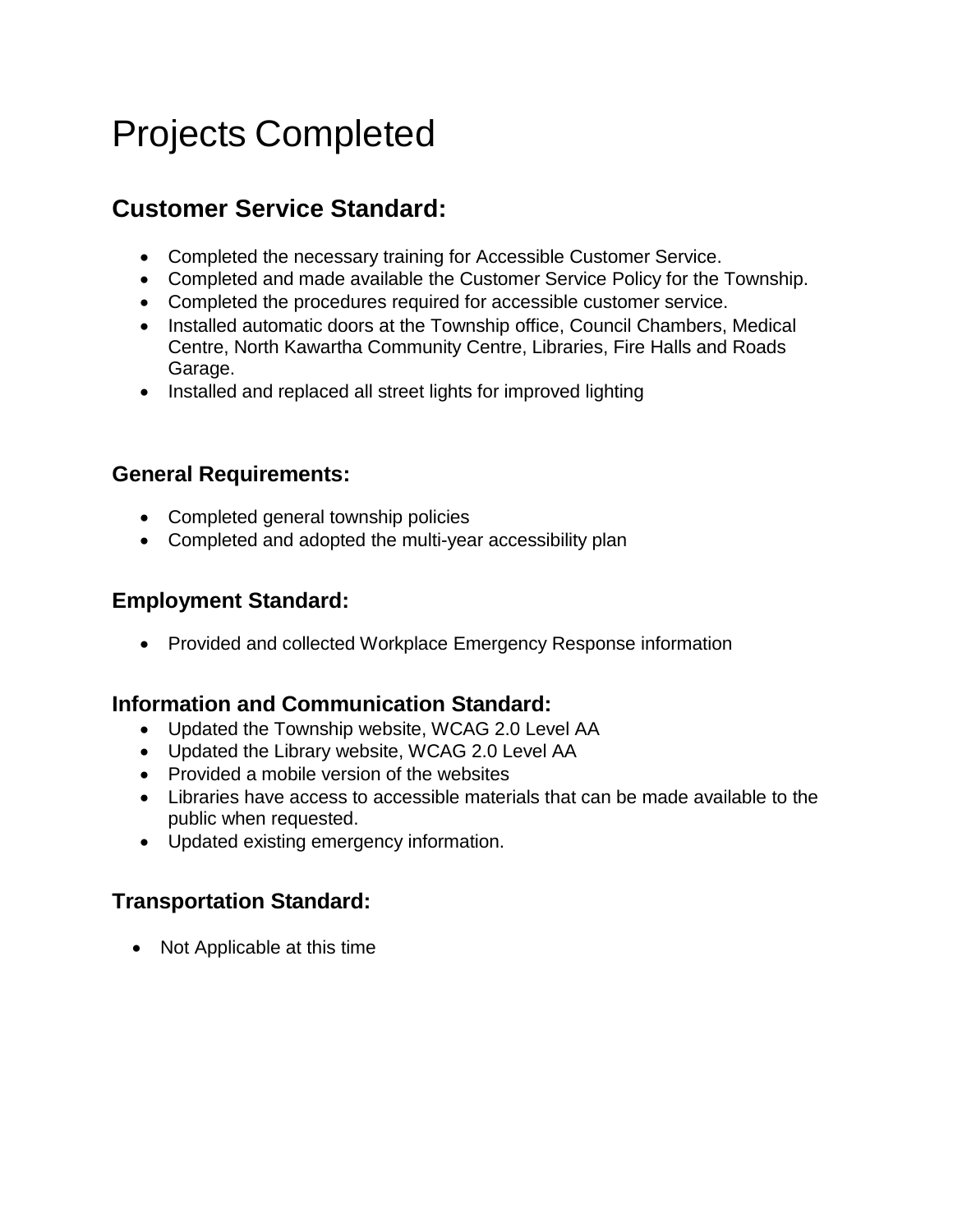#### <span id="page-7-0"></span>**Design of Public Spaces Standard:**

• No requirements due

#### <span id="page-7-1"></span>**Other**

- Through the annual budget, funds have been provided to meet accessibility requirements. (Such as Accessibility Training and Municipal Infrastructure).
- The Township Department Heads and CAO meet bi-monthly, discuss accessibility needs within the Township, and ensure the deadlines are being met for the legislation and accessibility needs are being addressed.
- Fixed concrete ramp at Municipal Office from public suggestions
- New signs for Municipal Office washrooms
- Ergonomic Office Equipment

### <span id="page-7-2"></span>**Accessibility Requirements to be completed in 2014**

#### <span id="page-7-3"></span>**General Requirements:**

- Training will be given to staff who prepares documents for the public, specifically posted on the Township website.
- Training will be delivered to staff and Council with regard to the policies and plans.
- Training provided to new employees
- Records will be maintained regarding training provided, dates of training and names of individuals trained.
- Amending the township policy to procure or acquire goods, services or facilities

#### <span id="page-7-4"></span>**Employment Standard:**

- Notify employees and the public about the availability of accommodation for applicants with a disability in the Township's recruitment process.
- The Township will notify applicants when selected for assessment or selection process, that accommodations are available upon request.
- If a selected candidate requests accommodation, the Township will consult with the applicant to provide or arrange for an appropriate accommodation that take into account the applicant's needs due to a disability.
- Inform new and current employees of accommodations available to complete their duties.
- Consult with any employee who requires the provision of accessible formats and communication supports for information needed to perform the employee's job and for information that is generally available to employees in the workplace, upon request.
- Develop a written process to complete individual accessibility plans for employees upon request. The workplace emergency response information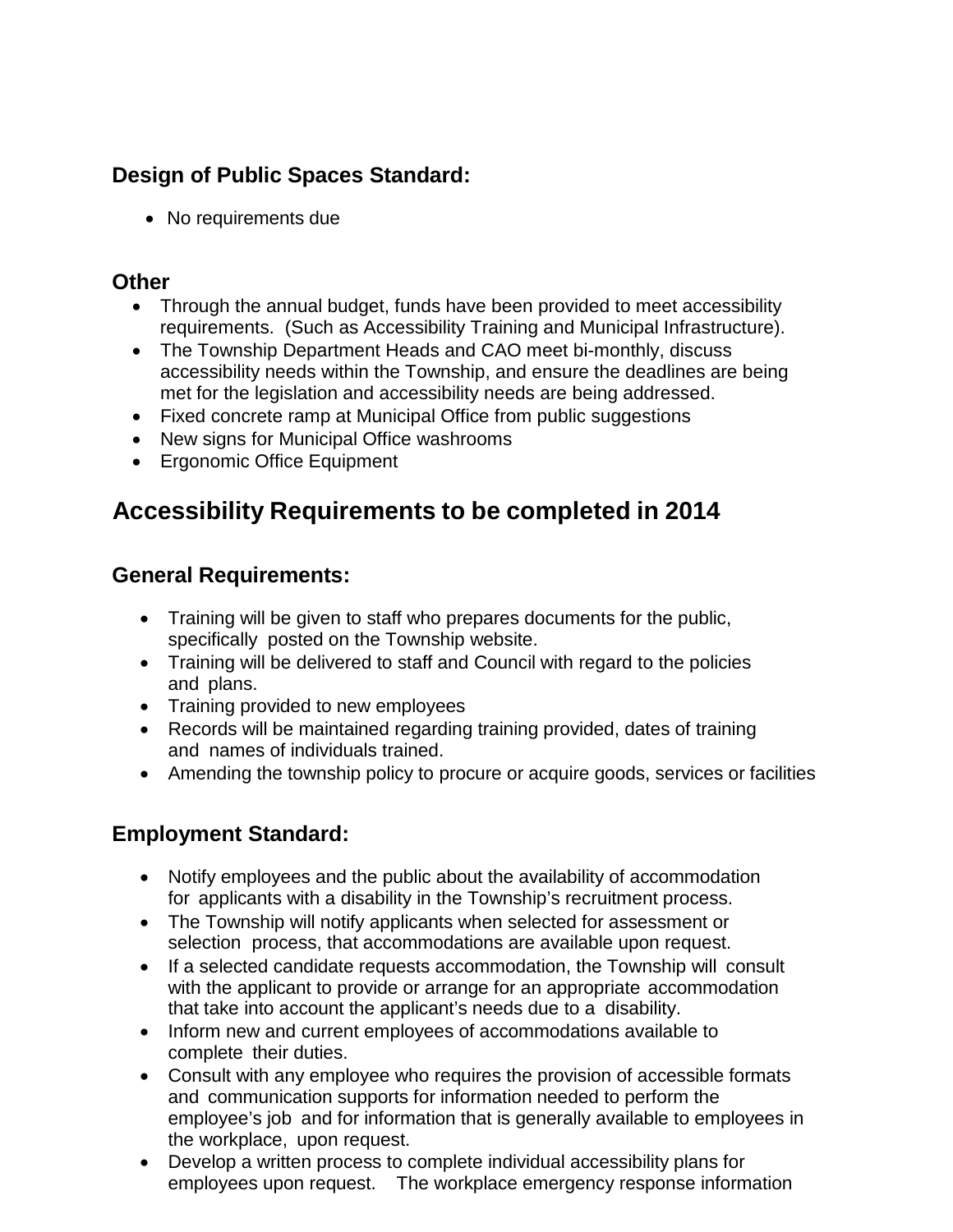will be included in this plan.

- Update process for employees returning to work with a disability
- Develop policies regarding performance management, career development and advancement and redeployment with equal opportunity for persons with disabilities

#### <span id="page-8-0"></span>**Information and Communication Standard:**

- The Township documents that are circulated to the public will be completed in an accessible manner or able to be described in an accessible manner when requested.
- The feedback system developed for the Customer Service Standard will be reviewed and changes will be made, if necessary.
	- $\triangleright$  Any other feedback system developed by Township will be provided in an accessible manner.

#### <span id="page-8-1"></span>**Transportation Standard:**

• There are no Transportation requirements due in 2014

#### <span id="page-8-2"></span>**Design of Public Spaces Standard:**

• There are no Design of Public Spaces requirements due in 2014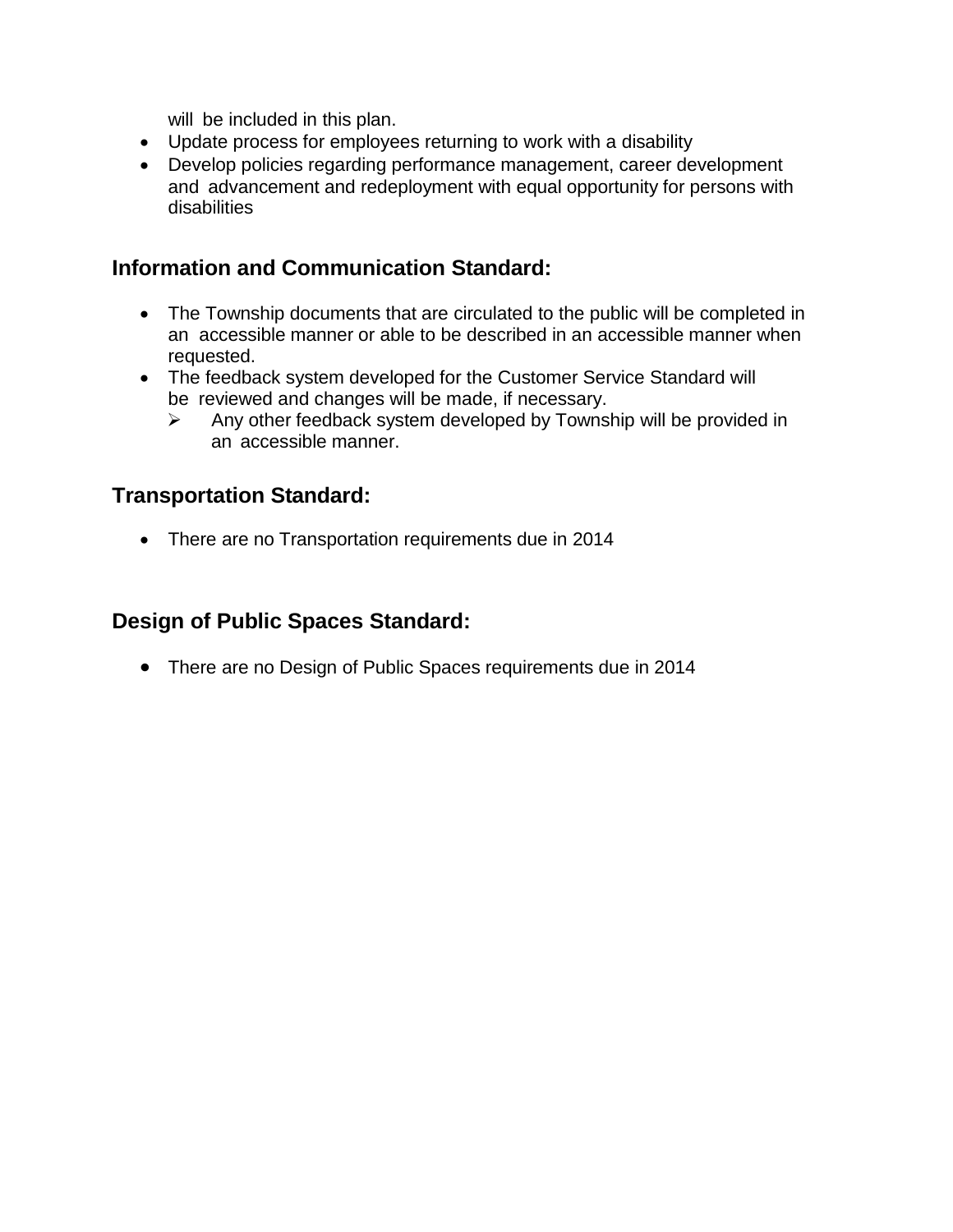#### <span id="page-9-1"></span><span id="page-9-0"></span>**General Requirements:**

• There are no General requirements due in 2015.

#### <span id="page-9-2"></span>**Employment Standard:**

• There are no Employment requirements due in 2015.

#### <span id="page-9-3"></span>**Information and Communication Standard:**

- The Township will look at all documents circulated to the public that are created by the Township for ways to make it more accessible.
- Township staff will consult with individuals about their specific need for accommodation when providing information in an accessible format.

#### <span id="page-9-4"></span>**Transportation Standard:**

• There are no Transportation Requirements due in 2015.

#### <span id="page-9-5"></span>**Design of Public Spaces Standard:**

- When redesigning existing or designing new recreational trails, the Township will consult with the public and people with disabilities. Specifically, consultation will focus on:
	- The trail's slope,
	- The need for and location of ramps on the trail and
	- The need for, location of and design of rest areas, passing areas, viewing areas, amenities and other features on the trail
- The Township will meet certain technical requirements such as minimum height and width requirements and maximum slope requirements when redesigning existing or designing new beach access routes.
- Any new boardwalks or ramps incorporated in the trails or access routes will meet minimum requirements.
- All requirements will be met unless it is not practicable to do so. This will include:
	- Site constraints that reasonably prevents compliance;
	- properties protected by the Ontario Heritage Act, the Historic Sites and Monuments Act (Canada) or the United Nations Educational, Scientific and Cultural Organization's (UNESCO's) World Heritage List, or water, fish, wildlife, plants, invertebrates, species at risk, ecological integrity or natural heritage values.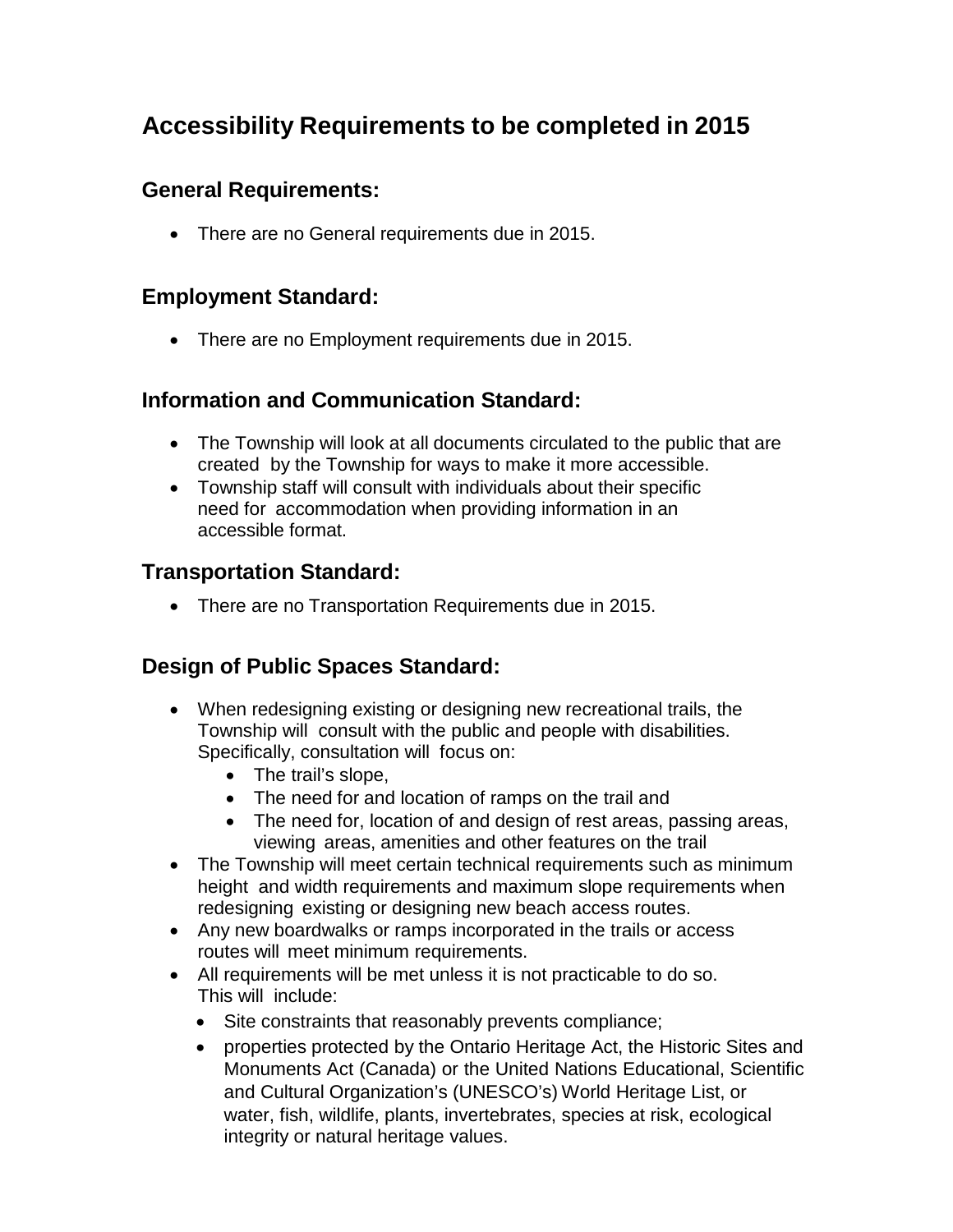#### <span id="page-10-1"></span><span id="page-10-0"></span>**General Requirements:**

• There are no General requirements due in 2016.

#### <span id="page-10-2"></span>**Employment Standard:**

• There are no Employment requirements due in 2016.

#### <span id="page-10-3"></span>**Information and Communication Standard:**

• There are no Information and Communication requirements due in 2016.

#### <span id="page-10-4"></span>**Transportation Standard:**

• There are no Transportation Requirements due in 2016.

#### <span id="page-10-5"></span>**Design of Public Spaces Standard:**

• There are no Design of Public Spaces requirements due in 2016.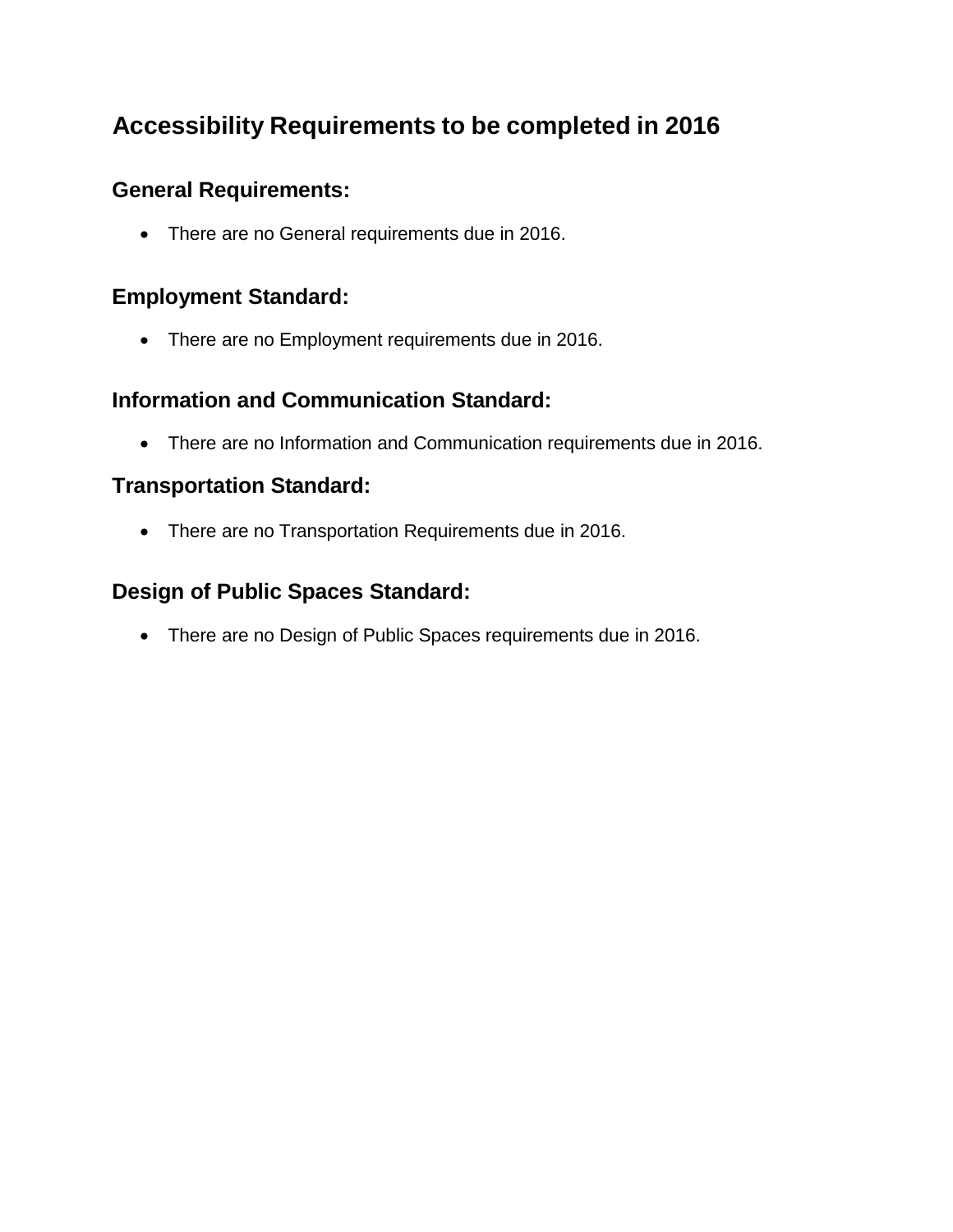#### <span id="page-11-1"></span><span id="page-11-0"></span>**General Requirements:**

• There are no General requirements due in 2017.

#### <span id="page-11-2"></span>**Employment Standard:**

• There are no Employment requirements due in 2017.

#### <span id="page-11-3"></span>**Information and Communication Standard:**

• There are no Information and Communication requirements due in 2017.

#### <span id="page-11-4"></span>**Transportation Standard:**

• The Township will review the need for accessible taxicab.

#### <span id="page-11-5"></span>**Design of Public Spaces Standard:**

• There are no Design of Public Spaces requirements due in 2017.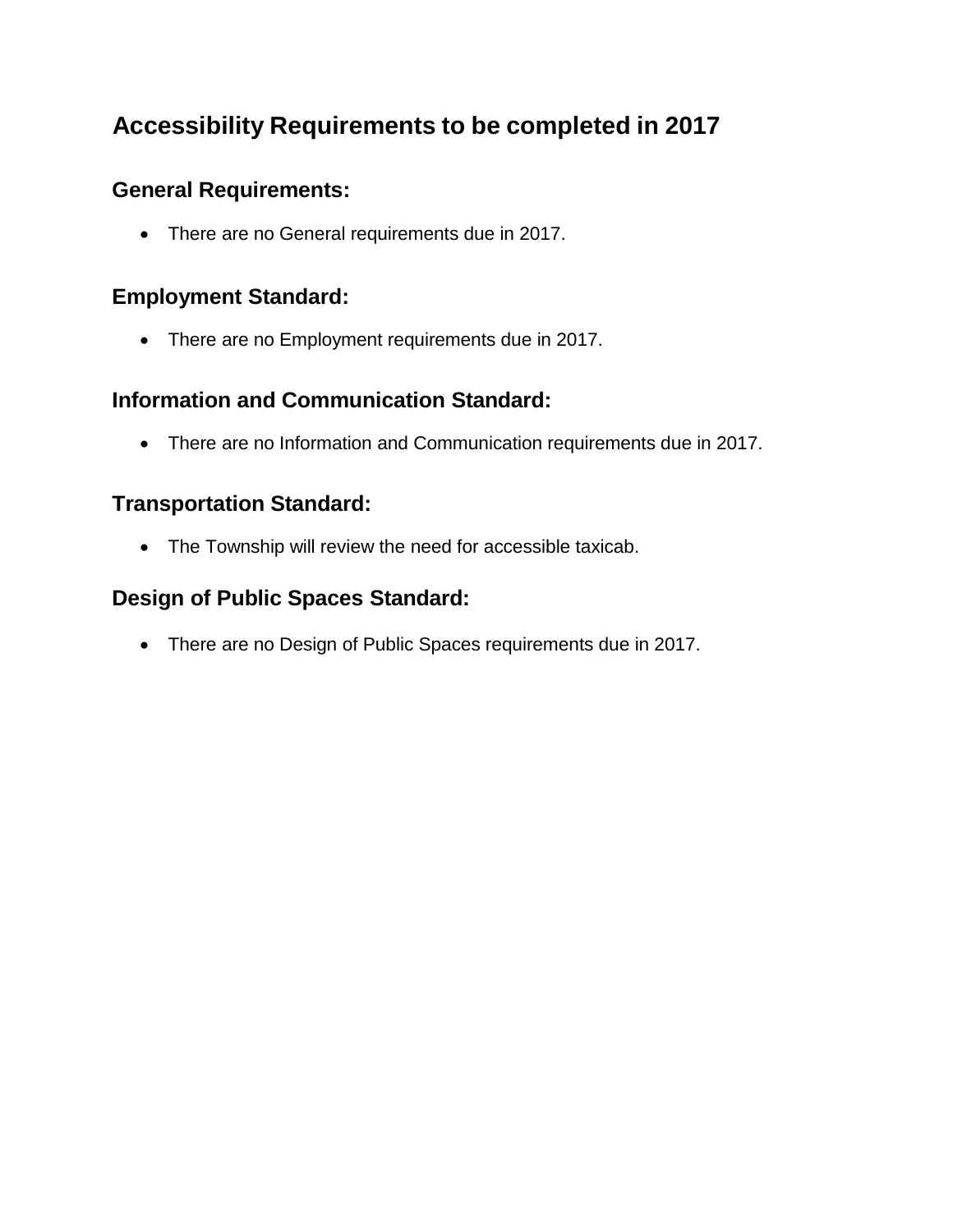#### <span id="page-12-1"></span><span id="page-12-0"></span>**General Requirements:**

• There are no General requirements due in 2018.

#### <span id="page-12-2"></span>**Employment Standard:**

• There are no Employment requirements due in 2018.

#### <span id="page-12-3"></span>**Information and Communication Standard:**

• There are no Information and Communication requirements due in 2018.

#### <span id="page-12-4"></span>**Transportation Standard:**

• There are no Transportation requirements due in 2018.

#### <span id="page-12-5"></span>**Design of Public Spaces Standard:**

• There are no Design of Public Spaces requirements due in 2018.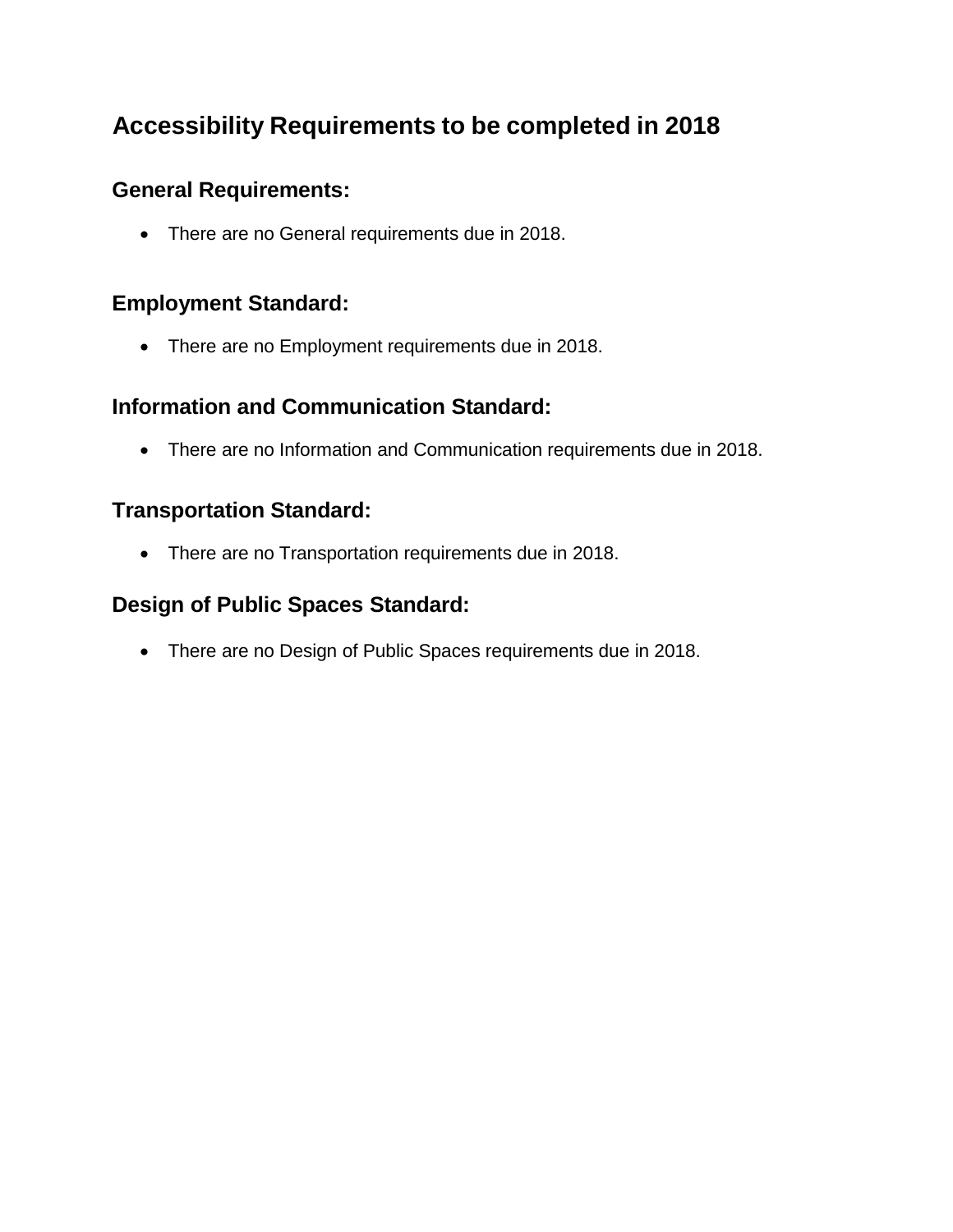#### <span id="page-13-1"></span><span id="page-13-0"></span>**General Requirements:**

• The Township will review the Multi-year accessibility plan to identify the goals met as well as project new goals, short-term and long-term.

#### <span id="page-13-2"></span>**Employment Standard:**

• There are no Employment requirements due in 2019.

#### <span id="page-13-3"></span>**Information and Communication Standard:**

• There are no Information and Communication requirements due in 2019.

#### <span id="page-13-4"></span>**Transportation Standard:**

• There are no Transportation requirements due in 2019.

#### <span id="page-13-5"></span>**Design of Public Spaces Standard:**

• There are no Design of Public Spaces requirements due in 2019.